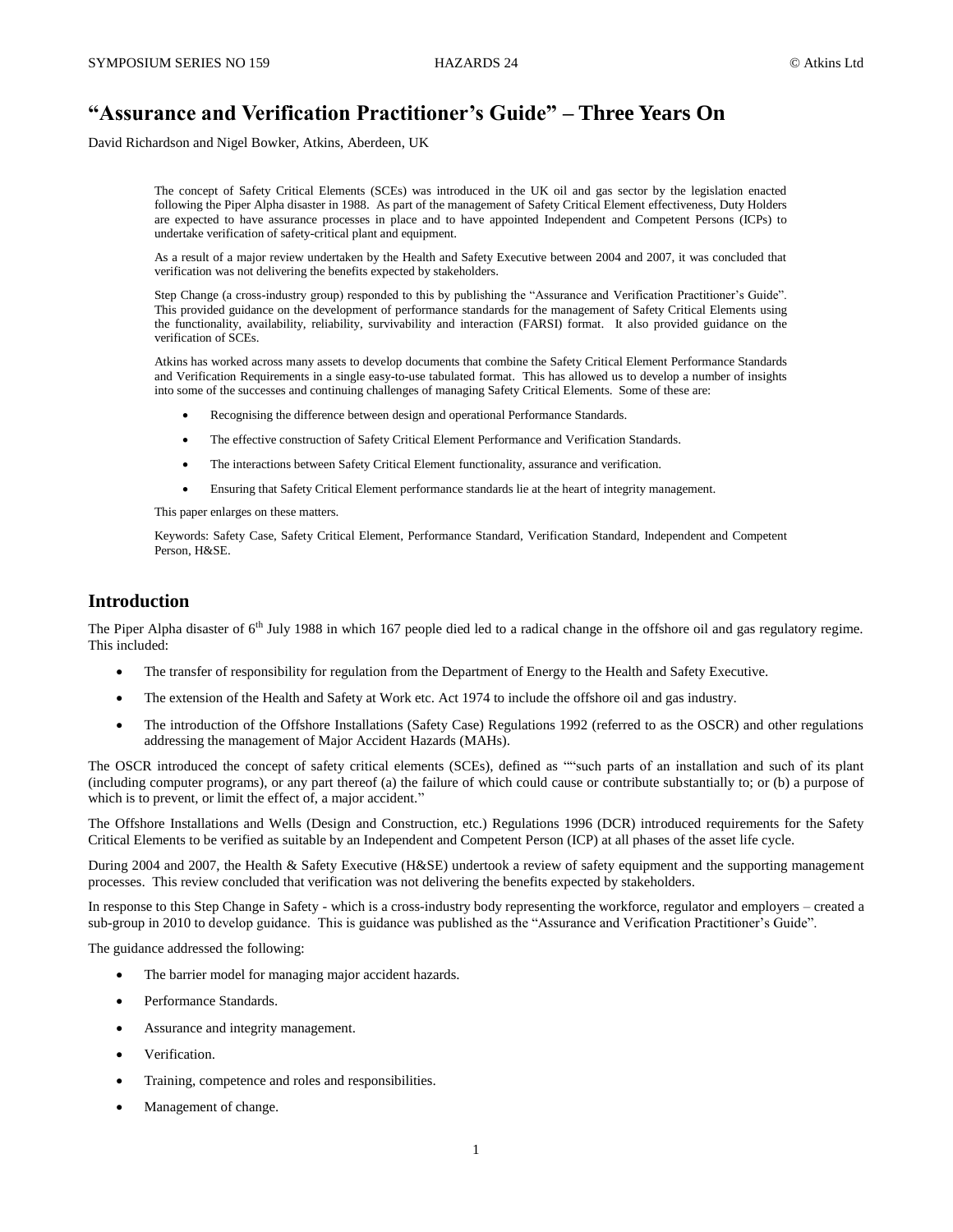Temporary equipment.

The recommended model for developing Safety Critical Element Performance Standards is based on the Functionality, Availability, Reliability, Survivability and Interaction (FARSI) format where:

**Functionality** refers to the purpose that the Safety Critical Element has to be able to perform to prevent, detect or mitigate a hazardous event or to protect people.

**Availability** refers to the proportion of the time that the Safety Critical Element will be required to perform on demand.

**Reliability** refers to how likely the Safety Critical Element is to perform on demand.

**Survivability** refers to how the Safety Critical Element will perform after a major accident has occurred, i.e. how well it will survive a fire, explosion, dropped object, etc.

**Interaction** refers to the way that the Safety Critical Element in question is dependent upon other SCEs to operate or otherwise interacts with other SCEs.

The Step Change guidance then discusses the appropriate approach to verification.

# **Atkins Experience**

Atkins has significant experience of preparing systems that include both Performance Standards and Verification Requirements for a wide range of assets. These span the period before the Step Change guidance was introduced and the time since. This includes both UK-based clients and some overseas clients, since the concepts used in the UKCS have been widely adopted as good practice.

Our experience includes preparing design and operational Performance/ Verification Standards, working in collaboration with Duty Holders and ICPs.

The remainder of the paper describes the learning arising from this experience.

### **Design and Operational Performance Standards**

It is a legislative requirement that Performance Standards are prepared/ maintained through the life cycle of the asset. Crucially, this includes having such standards at both the design and operational phases of a project. These fulfil very different requirements.

At the design stage, the Performance Standards are establishing the design functionality, the relevant codes and standards to be applied, etc. to the Safety Critical Element.

Taking the example of a fixed firewater system, the design Performance Standard will specify the discharge flow and pressure requirements for the fire water pumps, the availability requirements, the protection to be applied to key parts of the firewater system, the appropriate design standards, and the availability, reliability and survivability requirements, etc to deliver ALARP.

At the operational stage, the performance standards are concerned with how the functionality as determined at the design stage is being maintained. Hence for a fire water pump the operational Performance Standard is concerned with how it is being ensured that the design requirements (such as pump flow and discharge pressure) are being assured on an ongoing basis. It is taken as read that the requirements established during the design stage are correct. The effect of modifications during design, commissioning or operations also needs to be taken into account where applicable.

We have found situations where the mindset has been to regard the design Performance Standards as requiring just a few tweaks to convert them into operational Performance Standards rather than recognising that the two documents serve very different purposes. Furthermore, we have found examples of operational Performance Standards not being prepared at all i.e. the design Performance Standards have been carried through unaltered into the operational phase, in at least one case for several years.

#### **Availability of Design Information**

Many operational Performance Standards contain extensive design details of the Safety Critical Elements which can make them unwieldy. Sometimes (as noted above) this is because design Performance Standards have been carried forward into operations. A standard response to the suggestion that this data should be stripped out is "But we don't want to lose this information". That is certainly true but the operational Performance Standards are the wrong place for it. The information should be contained in the design Performance Standards or in a separate data base which can even be hyper-linked or otherwise cross-referenced from the operational Performance Standard. Part of the problem is that the design Performance Standards are often unavailable as indeed is frequently the original design data itself. The transfer of assets between duty holders with the consequent risk of losing data in the process does not help. This potentially places the Duty Holder in a difficult position, as it is difficult to demonstrate compliance with the necessary safety standards if a clear link to design information is not possible. In cases like this it is often necessary to make indirect assertions of compliance through adoption of FARSI parameters and performance criteria regarded as good practice, by comparison to similar situations in the industry.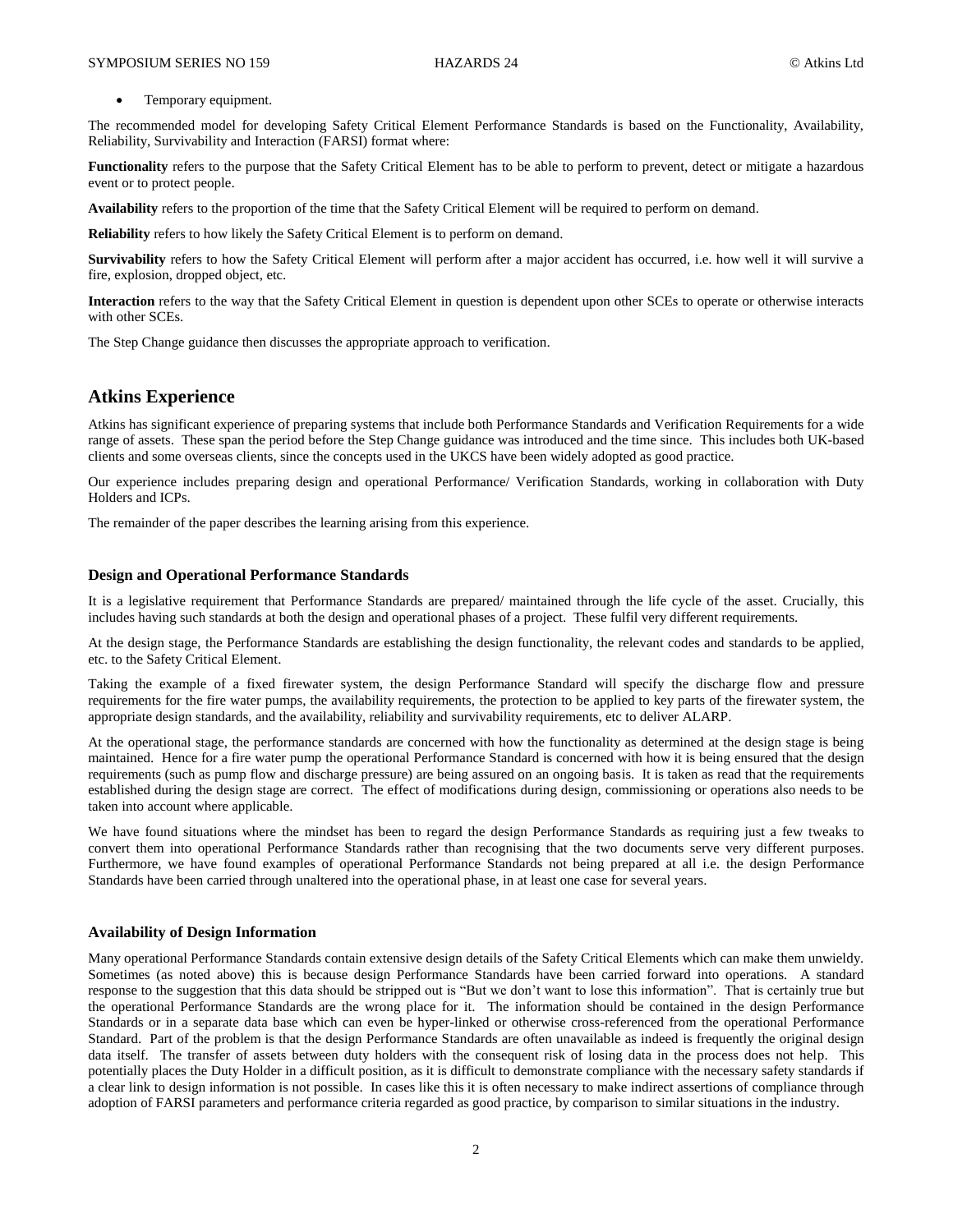#### **The Effective Construction of Performance and Verification Standards**

The exact format of a combined Performance/ Verification Standard has to be agreed with each client, of course, and many clients have their own approach. Where there is freedom to choose or influence the client, we have found the following process to be extremely helpful.

It commences with getting clarity over the precise hazard management goal and the hazard management role (i.e. is it there to prevent a MAH event, to control it, to mitigate it or to provide emergency response of some kind?).

It then moves to on to clarify the system limits (i.e. what is included within the particular Safety Critical Element – and hence what is excluded).

The dependencies and interactions with other Safety Critical Elements are then captured, usually in matrix form on a "reasonably foreseeable" direct basis.

The Performance/ Verification Standard then has a section to capture issues that are generic to all Performance Standards: frequently this is (a) the need for the Management of Change (MOC) system to take account of the impact on Safety Critical Elements; and (b) the need for defects to be captured via the maintenance management system.

We then get into what might be regarded as the guts of the document where we lay out the Performance Standard and the Verification Requirements alongside each other. This helps to show the flow through the system of:

- Determining the functionalities for the Safety Critical Element.
- Determining the appropriate assurance requirements for each functionality. Typically this will take the form of maintenance routines, inspection routines, testing routines or other relevant procedures as required.
- This can then neatly segue into stating the verification requirements, including the discipline involved and the frequency.

One advantage of this approach is that it provides an 'at a glance' guide for each functionality. Another is that it allows for a rigorous linkage between functionality, assurance and verification to be developed. Adoption of the cross-functional document format also makes subsequent reviews and updates much more straightforward.

In some other approaches it is difficult to see how the verification process is linked to the performance requirements for the Safety Critical Element; indeed, we have found examples of the two being totally separate activities.

The required availability of the Safety Critical Element, its reliability and its survivability are likewise addressed using the process of model of functionality, assurance and verification where applicable.

#### **The SCE Performance/ Verification Standards Should Lie at the Heart of the Integrity Management System**

It is a regrettable fact that all too often much effort is expended on developing Performance/ Verification Standards, only for the preparation of them to be seen to be an end in itself. A possible cause in some situations is the cumbersome nature of the Performance Standards and the poor linkage between Performance Standards and the associated verification requirements. How can you know that a safety critical element has been impaired if it isn't absolutely clear what it is meant to do? That is where simple Performance/ Verification Standards with clarity over what role the Safety Critical Element has to perform is key.

At their best, we have found Performance/ Verification Standards that:

**Are widely available both onshore and offshore.** Traditionally, this would have been via paper copies. Increasingly they are now being made available electronically. The key, though, is not so much the medium that is used to store and communicate the documents as the system for making personnel aware of their existence and purpose. When visiting offshore installations, we have sometimes found it hard to obtain the Performance Standards. Sometimes they are regarded as being something which is purely dealt with onshore. There is frequently confusion between Safety Critical Elements and Safety Critical Equipment. The Safety Critical Elements are the major "barriers" to prevent, mitigate, control or respond to a major accident event. Safety Critical Equipment are individual pieces of equipment which may form part of a Safety Critical Element.

**Are clearly linked with the maintenance and inspection regime.** Clear functionalities should be defined for each Safety Critical Element. Then specific maintenance and inspection activities should be specified for continuously assuring these functionalities. It is important that so far as possible these are activities are focussed on the functionalities themselves rather than being some existing routines that have been 'slotted in' to fill the box.

Are clearly linked with the verification programme. As with the assurance activities the verification activities should be specific to the required functionality. They are frequently developed by the operator and agreed with the ICP. Verification can consist of visible inspections, witnessing of performance tests, review of documentation (such as maintenance and inspection records) or a mixture of these things. There has sometimes been an attitude that verification is performed because it is required by legislation rather than it being a crucial part of the integrity management system. At its best, the Duty Holder, its maintenance and inspection contractors and the ICP are working together to reduce the risk of a major accident.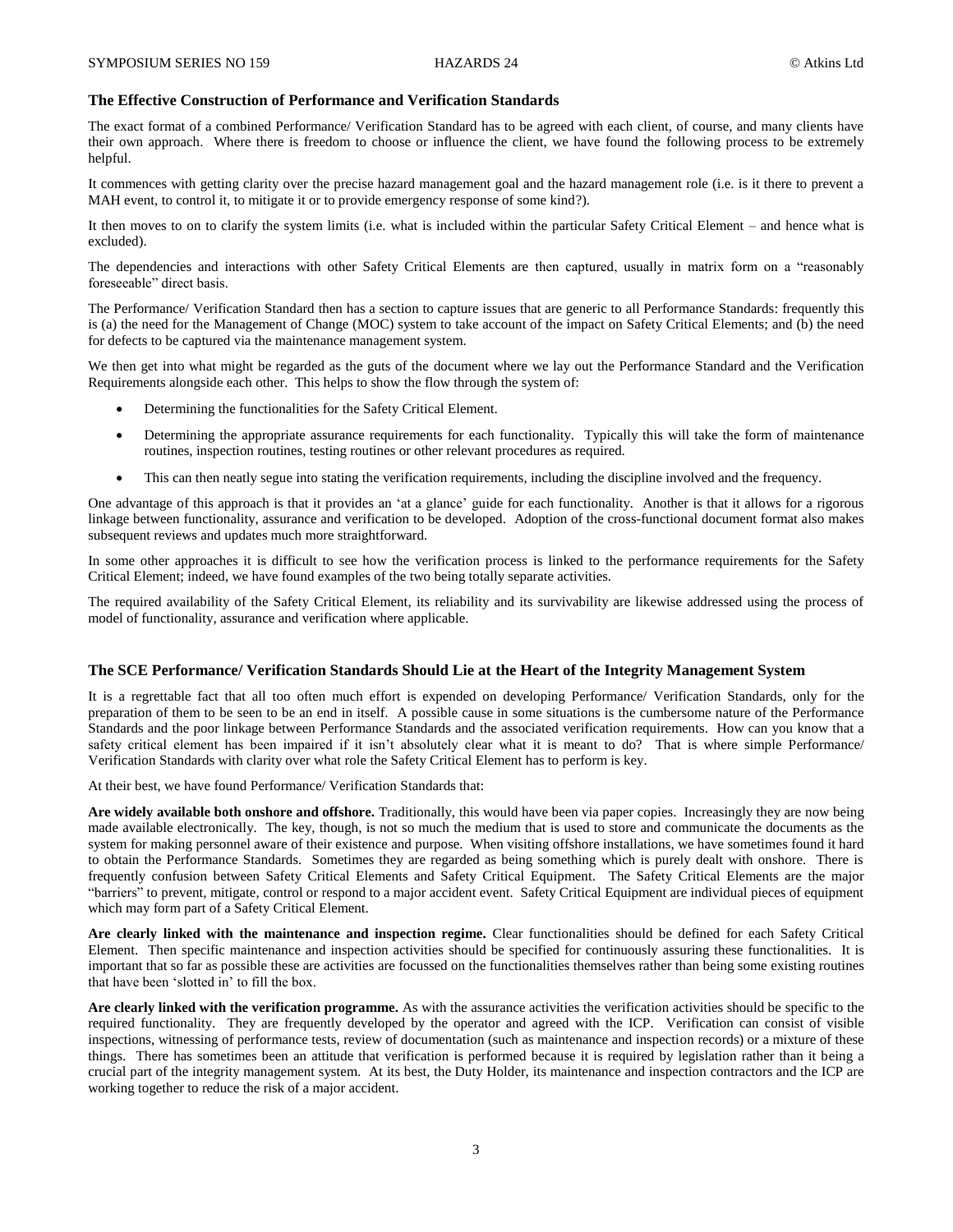**Are regularly reviewed and updated.** Regrettably, sometimes the drafting of Performance/ Verification Standards is seen to be an end in itself. At its best, though, we have found examples of Duty Holders reviewing the Performance/ Verification Standards on an annual basis using all the available data to develop the best possible insight into how well the Safety Critical Elements are performing and how their performance may be improved. The data used includes:

- Maintenance results.
- Inspection results.
- Verification results.
- Availability data.
- Reliability data.
- Insights from accidents and incidents.
- Insights from wider industry data.

The data can be used to develop:

- Improved approaches to maintenance and inspection.
- Hardware modifications.
- Procedural improvements.

All of this can be seen to be in the interest of improving – and demonstrating - the ALARP status of the installation.

**Have a clear process for evaluating the risk associated with Safety Critical Element impairment.** There needs to be instant recognition of when a Safety Critical Element has been impaired, i.e. is no longer able to fulfil its purpose. This needs to link into a process for assessing the risk posed by this impairment and what risk reduction measures are required. The evaluation should include an analysis of whether there are still an adequate number of barriers in place. On occasion, a total installation shutdown and even partial demanning may be required. We have found examples of some basic decision-making being contained within the Performance/ Verification Standard. So far as possible, we seek to discourage this since it:

- Can clutter the Performance/ Verification Standard.
- Can only cover a limited number of events.

This is not to say, of course, that some guidelines for how to cope with major impairments (such as non-availability of a fire pump) should not be available but that the detailed information should be held elsewhere in the Safety Management System and signposted from the Performance Standard. Typical examples might be:

- Actions to be taken in the event of Performance Standard failure.
- Procedures(s) for risk assessment on Performance Standard failure.

It is, incidentally, worth mentioning that the Performance Standards should not be cluttered with other information either, such as:

- Design information references in operational Performance Standards (as noted in section 2.1).
- The verification scheme policy and arrangements.
- The Safety Management System policy and arrangements.

### **Conclusion**

We have found a wide range of approaches to the preparation of Safety Critical Element Performance Standards and their associated Verification Requirements. Some of these constitute very good practice whilst others have room for improvement.

The Step Change "Assurance & Verification Practitioner's Guide" provides excellent guidance.

Other related guidance is available via the Health and Safety Executive, The Energy Institute, the Commission for Energy Regulation (for those working under the similar Irish regime) and various other bodies.

A couple of final thoughts:

 Many Duty Holders use consultants such as Atkins to draft their Performance/ Verification Standards. It is our experience that this works best when established as a collaborative activity between the consultant and the Duty Holder. The Duty Holder needs to have a clear idea as to what they want to achieve and how it is to be done and provide management resources to coordinate the process internally, since access to a significant amount of Duty Holder resource (technical authorities, support